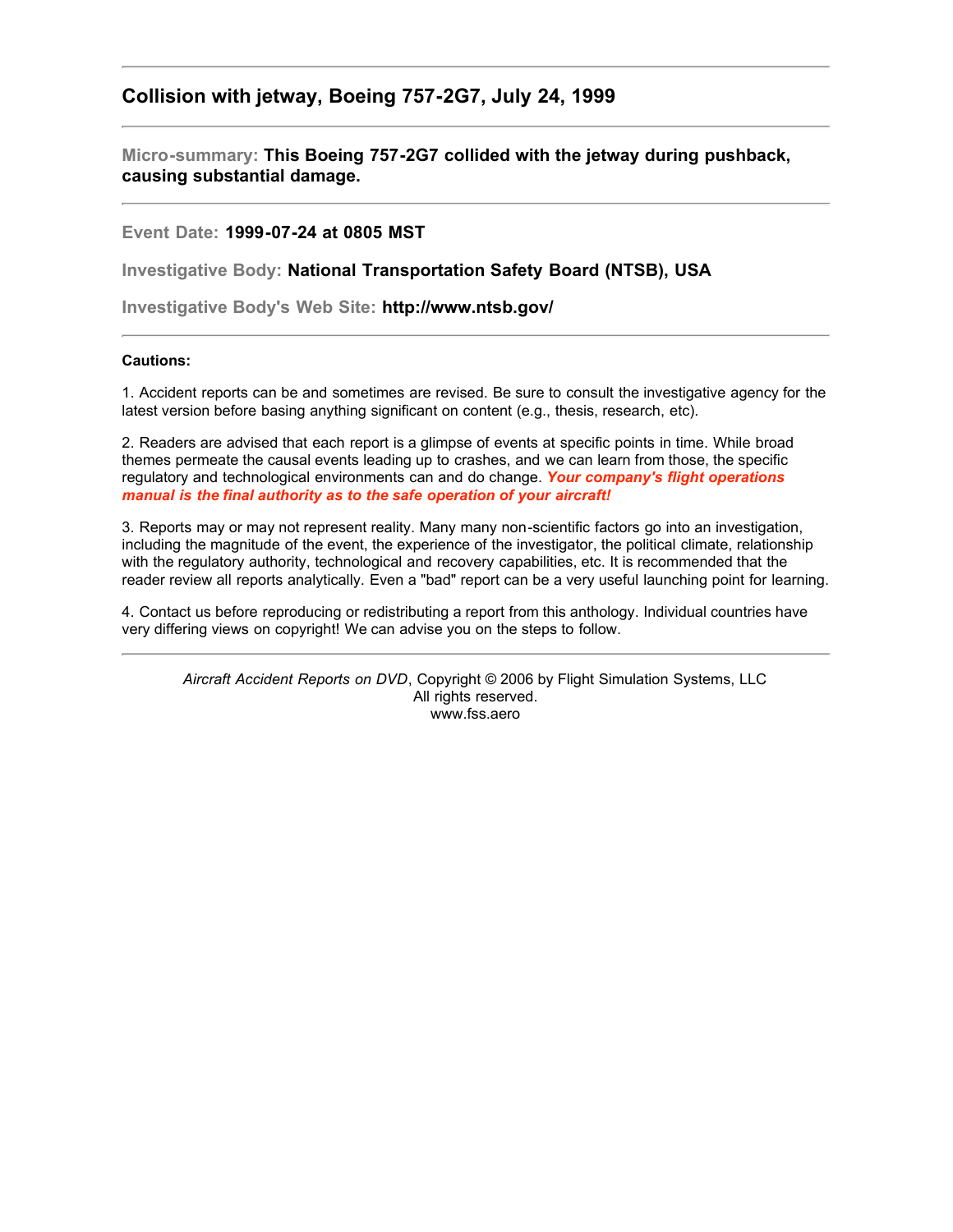| <b>National Transportation Safety Board</b>                                                                                                                                                                                                                                                                                                                                                                                                                                                                                                                                                                                                                                                                                                                                                                                                                                                                                                                                                                                                                                                                                                                                                                                                                                                                                                                                                                                                                                                                                                                                                                                                                                                                                                                                                                                                                                                                                                                                                                                                                                                                                                                                                                                                                                                                                                                                                                                                                                                                                                                                                                                                                                                                                                                                                                                                                                                                                                                                                                                                                                                                                                                                                                                                                                                                                                                                                                                                                                                                                                                                                                                                                                                                               |              |  | NTSB ID: LAX99LA322         |                                  | Aircraft Registration Number: N910AW |                            |                  |  |  |  |
|---------------------------------------------------------------------------------------------------------------------------------------------------------------------------------------------------------------------------------------------------------------------------------------------------------------------------------------------------------------------------------------------------------------------------------------------------------------------------------------------------------------------------------------------------------------------------------------------------------------------------------------------------------------------------------------------------------------------------------------------------------------------------------------------------------------------------------------------------------------------------------------------------------------------------------------------------------------------------------------------------------------------------------------------------------------------------------------------------------------------------------------------------------------------------------------------------------------------------------------------------------------------------------------------------------------------------------------------------------------------------------------------------------------------------------------------------------------------------------------------------------------------------------------------------------------------------------------------------------------------------------------------------------------------------------------------------------------------------------------------------------------------------------------------------------------------------------------------------------------------------------------------------------------------------------------------------------------------------------------------------------------------------------------------------------------------------------------------------------------------------------------------------------------------------------------------------------------------------------------------------------------------------------------------------------------------------------------------------------------------------------------------------------------------------------------------------------------------------------------------------------------------------------------------------------------------------------------------------------------------------------------------------------------------------------------------------------------------------------------------------------------------------------------------------------------------------------------------------------------------------------------------------------------------------------------------------------------------------------------------------------------------------------------------------------------------------------------------------------------------------------------------------------------------------------------------------------------------------------------------------------------------------------------------------------------------------------------------------------------------------------------------------------------------------------------------------------------------------------------------------------------------------------------------------------------------------------------------------------------------------------------------------------------------------------------------------------------------------|--------------|--|-----------------------------|----------------------------------|--------------------------------------|----------------------------|------------------|--|--|--|
| <b>FACTUAL REPORT</b>                                                                                                                                                                                                                                                                                                                                                                                                                                                                                                                                                                                                                                                                                                                                                                                                                                                                                                                                                                                                                                                                                                                                                                                                                                                                                                                                                                                                                                                                                                                                                                                                                                                                                                                                                                                                                                                                                                                                                                                                                                                                                                                                                                                                                                                                                                                                                                                                                                                                                                                                                                                                                                                                                                                                                                                                                                                                                                                                                                                                                                                                                                                                                                                                                                                                                                                                                                                                                                                                                                                                                                                                                                                                                                     |              |  | Occurrence Date: 07/24/1999 |                                  |                                      | Most Critical Injury: None |                  |  |  |  |
| ÁVIATIQN<br>TYBOP                                                                                                                                                                                                                                                                                                                                                                                                                                                                                                                                                                                                                                                                                                                                                                                                                                                                                                                                                                                                                                                                                                                                                                                                                                                                                                                                                                                                                                                                                                                                                                                                                                                                                                                                                                                                                                                                                                                                                                                                                                                                                                                                                                                                                                                                                                                                                                                                                                                                                                                                                                                                                                                                                                                                                                                                                                                                                                                                                                                                                                                                                                                                                                                                                                                                                                                                                                                                                                                                                                                                                                                                                                                                                                         |              |  | Occurrence Type: Accident   |                                  |                                      | Investigated By: NTSB      |                  |  |  |  |
| Location/Time                                                                                                                                                                                                                                                                                                                                                                                                                                                                                                                                                                                                                                                                                                                                                                                                                                                                                                                                                                                                                                                                                                                                                                                                                                                                                                                                                                                                                                                                                                                                                                                                                                                                                                                                                                                                                                                                                                                                                                                                                                                                                                                                                                                                                                                                                                                                                                                                                                                                                                                                                                                                                                                                                                                                                                                                                                                                                                                                                                                                                                                                                                                                                                                                                                                                                                                                                                                                                                                                                                                                                                                                                                                                                                             |              |  |                             |                                  |                                      |                            |                  |  |  |  |
| Nearest City/Place                                                                                                                                                                                                                                                                                                                                                                                                                                                                                                                                                                                                                                                                                                                                                                                                                                                                                                                                                                                                                                                                                                                                                                                                                                                                                                                                                                                                                                                                                                                                                                                                                                                                                                                                                                                                                                                                                                                                                                                                                                                                                                                                                                                                                                                                                                                                                                                                                                                                                                                                                                                                                                                                                                                                                                                                                                                                                                                                                                                                                                                                                                                                                                                                                                                                                                                                                                                                                                                                                                                                                                                                                                                                                                        | <b>State</b> |  | Zip Code                    | <b>Local Time</b>                | Time Zone                            |                            |                  |  |  |  |
| <b>PHOENIX</b>                                                                                                                                                                                                                                                                                                                                                                                                                                                                                                                                                                                                                                                                                                                                                                                                                                                                                                                                                                                                                                                                                                                                                                                                                                                                                                                                                                                                                                                                                                                                                                                                                                                                                                                                                                                                                                                                                                                                                                                                                                                                                                                                                                                                                                                                                                                                                                                                                                                                                                                                                                                                                                                                                                                                                                                                                                                                                                                                                                                                                                                                                                                                                                                                                                                                                                                                                                                                                                                                                                                                                                                                                                                                                                            | AZ           |  | 85034                       | 0805                             | <b>MST</b>                           |                            |                  |  |  |  |
| Distance From Landing Facility:<br>Direction From Airport:<br>Airport Proximity: On Airport                                                                                                                                                                                                                                                                                                                                                                                                                                                                                                                                                                                                                                                                                                                                                                                                                                                                                                                                                                                                                                                                                                                                                                                                                                                                                                                                                                                                                                                                                                                                                                                                                                                                                                                                                                                                                                                                                                                                                                                                                                                                                                                                                                                                                                                                                                                                                                                                                                                                                                                                                                                                                                                                                                                                                                                                                                                                                                                                                                                                                                                                                                                                                                                                                                                                                                                                                                                                                                                                                                                                                                                                                               |              |  |                             |                                  |                                      |                            |                  |  |  |  |
| <b>Aircraft Information Summary</b>                                                                                                                                                                                                                                                                                                                                                                                                                                                                                                                                                                                                                                                                                                                                                                                                                                                                                                                                                                                                                                                                                                                                                                                                                                                                                                                                                                                                                                                                                                                                                                                                                                                                                                                                                                                                                                                                                                                                                                                                                                                                                                                                                                                                                                                                                                                                                                                                                                                                                                                                                                                                                                                                                                                                                                                                                                                                                                                                                                                                                                                                                                                                                                                                                                                                                                                                                                                                                                                                                                                                                                                                                                                                                       |              |  |                             |                                  |                                      |                            |                  |  |  |  |
| Aircraft Manufacturer                                                                                                                                                                                                                                                                                                                                                                                                                                                                                                                                                                                                                                                                                                                                                                                                                                                                                                                                                                                                                                                                                                                                                                                                                                                                                                                                                                                                                                                                                                                                                                                                                                                                                                                                                                                                                                                                                                                                                                                                                                                                                                                                                                                                                                                                                                                                                                                                                                                                                                                                                                                                                                                                                                                                                                                                                                                                                                                                                                                                                                                                                                                                                                                                                                                                                                                                                                                                                                                                                                                                                                                                                                                                                                     |              |  | Model/Series                |                                  |                                      |                            | Type of Aircraft |  |  |  |
| <b>Boeing</b>                                                                                                                                                                                                                                                                                                                                                                                                                                                                                                                                                                                                                                                                                                                                                                                                                                                                                                                                                                                                                                                                                                                                                                                                                                                                                                                                                                                                                                                                                                                                                                                                                                                                                                                                                                                                                                                                                                                                                                                                                                                                                                                                                                                                                                                                                                                                                                                                                                                                                                                                                                                                                                                                                                                                                                                                                                                                                                                                                                                                                                                                                                                                                                                                                                                                                                                                                                                                                                                                                                                                                                                                                                                                                                             |              |  | 757-2G7                     |                                  |                                      |                            | Airplane         |  |  |  |
| Sightseeing Flight: No                                                                                                                                                                                                                                                                                                                                                                                                                                                                                                                                                                                                                                                                                                                                                                                                                                                                                                                                                                                                                                                                                                                                                                                                                                                                                                                                                                                                                                                                                                                                                                                                                                                                                                                                                                                                                                                                                                                                                                                                                                                                                                                                                                                                                                                                                                                                                                                                                                                                                                                                                                                                                                                                                                                                                                                                                                                                                                                                                                                                                                                                                                                                                                                                                                                                                                                                                                                                                                                                                                                                                                                                                                                                                                    |              |  |                             | Air Medical Transport Flight: No |                                      |                            |                  |  |  |  |
| Narrative                                                                                                                                                                                                                                                                                                                                                                                                                                                                                                                                                                                                                                                                                                                                                                                                                                                                                                                                                                                                                                                                                                                                                                                                                                                                                                                                                                                                                                                                                                                                                                                                                                                                                                                                                                                                                                                                                                                                                                                                                                                                                                                                                                                                                                                                                                                                                                                                                                                                                                                                                                                                                                                                                                                                                                                                                                                                                                                                                                                                                                                                                                                                                                                                                                                                                                                                                                                                                                                                                                                                                                                                                                                                                                                 |              |  |                             |                                  |                                      |                            |                  |  |  |  |
| Brief narrative statement of facts, conditions and circumstances pertinent to the accident/incident:<br>On July 24, 1999, at 0805 hours mountain standard time, America West Flight 2082, a Boeing<br>757-2G7, N910AW, contacted the jet way during pushback in Phoenix, Arizona. The aircraft sustained<br>substantial damage; however, none of the 190 passengers or 6 crewmembers aboard were injured.<br>The<br>aircraft was being operated as a scheduled domestic passenger flight by America West Airlines,<br>Inc., under 14 CFR Part 121 when the accident occurred. The flight was originating from Phoenix<br>Sky Harbor Airport as a nonstop flight to San Diego, California. Visual meteorological conditions<br>prevailed at the time and an IFR flight plan was filed.<br>In his written statements, the captain noted that there were repeated delays for the 0732 scheduled<br>The first delay occurred in dispatch when the printers were not working and no<br>departure time.<br>flight release was available. He then proceeded to the gate to drop off his bags and found that<br>the airplane was still in the maintenance hangar. The captain then went back to dispatch, where<br>the printers were still not working. He walked back to the gate, where the aircraft was finally<br>towed into position at 0720. After dropping off his bags, he went back to dispatch where a release<br>was finally produced.<br>The aircraft was finally loaded with passengers and was ready for pushback<br>A few minutes later, a mechanic boarded the aircraft and told the captain that a<br>by 0800.<br>serviceable hydraulic actuator on his aircraft needed to be "swapped out" with the same part from<br>another aircraft.<br>The captain said at this point his blood pressure "was up to the stroke level,"<br>and he was very distracted by the thought of another delay. About a minute later, another mechanic<br>entered the cockpit and told the captain that maintenance control had thought better of the swap<br>idea and they were not going to exchange parts. The mechanic ended the conversation with, "we are<br>all closed up and ready to go."<br>The captain said he believed the mechanic's statement meant that the aircraft doors were secured<br>for departure. In his statement, the mechanic said he meant that the exterior access panels on the<br>aircraft were closed.<br>The captain further said that he was unaware that the gate agent and a<br>customer service representative were onboard the aircraft trying to sort out an oversold situation,<br>and that the L2 door was still open with the jet bridge still connected to the aircraft.<br>As the captain made a public address (PA) departure announcement to the passengers, the first<br>officer called for pushback and advised "You are cleared to push, tail south on Lima." The captain<br>then asked the tug driver "Are you guys ready to go?" According to the captain, the tug driver<br>replied with the "all doors and access panels are closed" speech. According to the tug driver, he<br>replied that all service doors and cargo doors, except for the jet bridge, were secured and locked.<br>The captain then advised the tug driver, "Brakes released, you are cleared to push, tail south, on<br>The tug operator repeated the order and signaled the wing walkers that he was preparing to<br>Lima."<br>As the push began, the sounds of the aircraft contacting the jet bridge were heard by<br>push back.<br>The pushback damaged the jet way, the aircraft skin, the L-2 aircraft door, and<br>the flight crew.<br>caused the uncommanded deployment of the L-2 evacuation slide. |              |  |                             |                                  |                                      |                            |                  |  |  |  |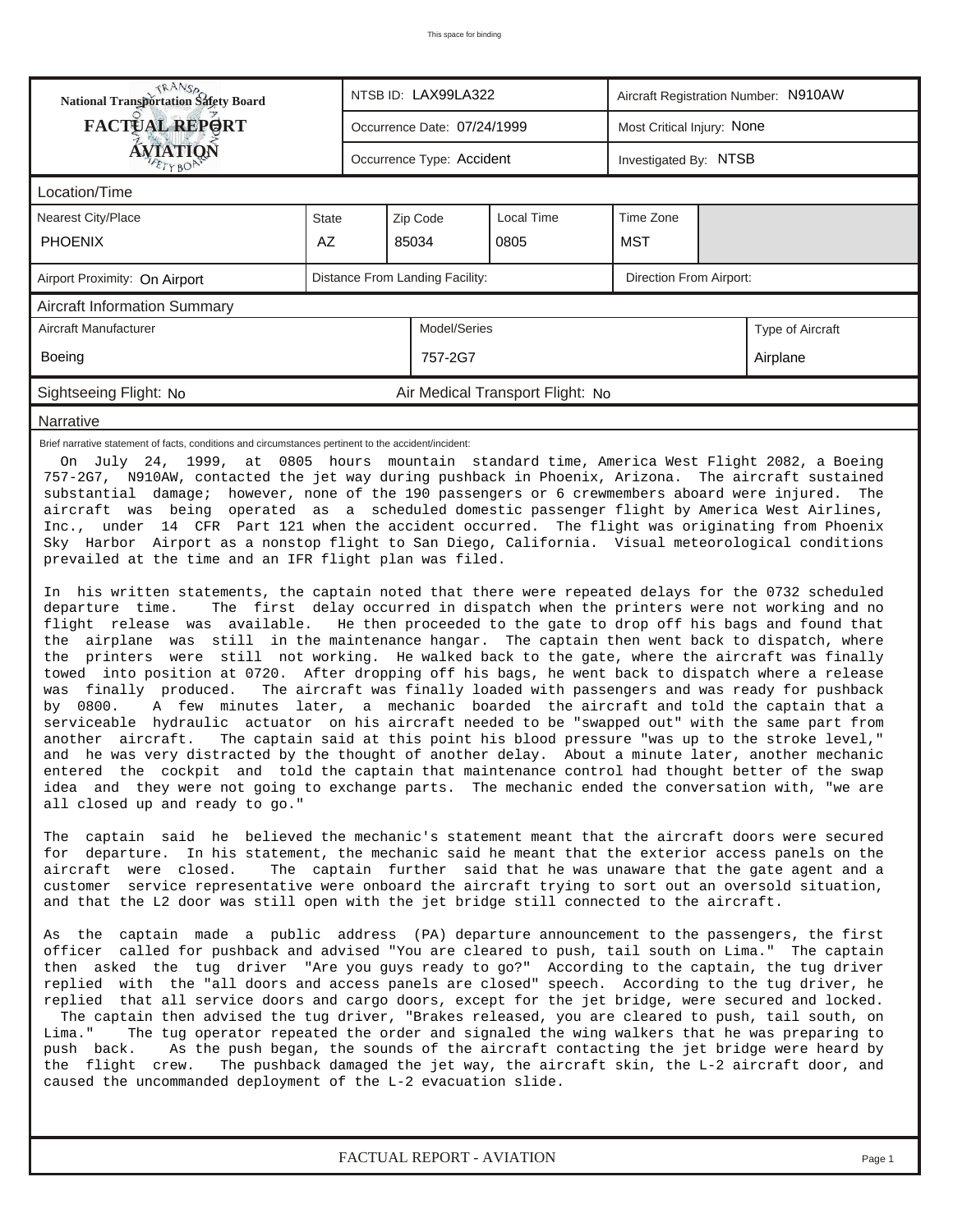| <b>National Transportation Safety Board</b> | NTSB ID: LAX99LA322         |  |
|---------------------------------------------|-----------------------------|--|
| <b>FACTUAL REPORT</b>                       | Occurrence Date: 07/24/1999 |  |
|                                             | Occurrence Type: Accident   |  |

## *Narrative (Continued)*

After the accident, the right wing walker stated that he had not given the tug driver the "all clear" signal that is required prior to pushback by company directive. The left wing walker said that he assumed that something was wrong with the jet bridge since the captain had said it was okay to push back. He raised his wand to show the driver that the ramp was clear.

Although the door light on the overhead panel and the engine indicating and crew alerting system (EICAS) screen were both illuminated, showing that the L-2 door was open, neither the captain nor first officer noticed them prior to push.

The team lead that was responsible for the gate operation was still in the jet bridge doorway with a gate agent while the gate agent supervisor was trying to resolve an "oversold" problem with two passengers. The supervisor was not able to seat the passengers and they were sent back up the jet bridge. The team lead and gate agent were waiting for the supervisor to get off the aircraft when the pushback began. The jet bridge is normally retracted by the gate agent after the door is secured, but may be secured by other trained airline or contract personnel.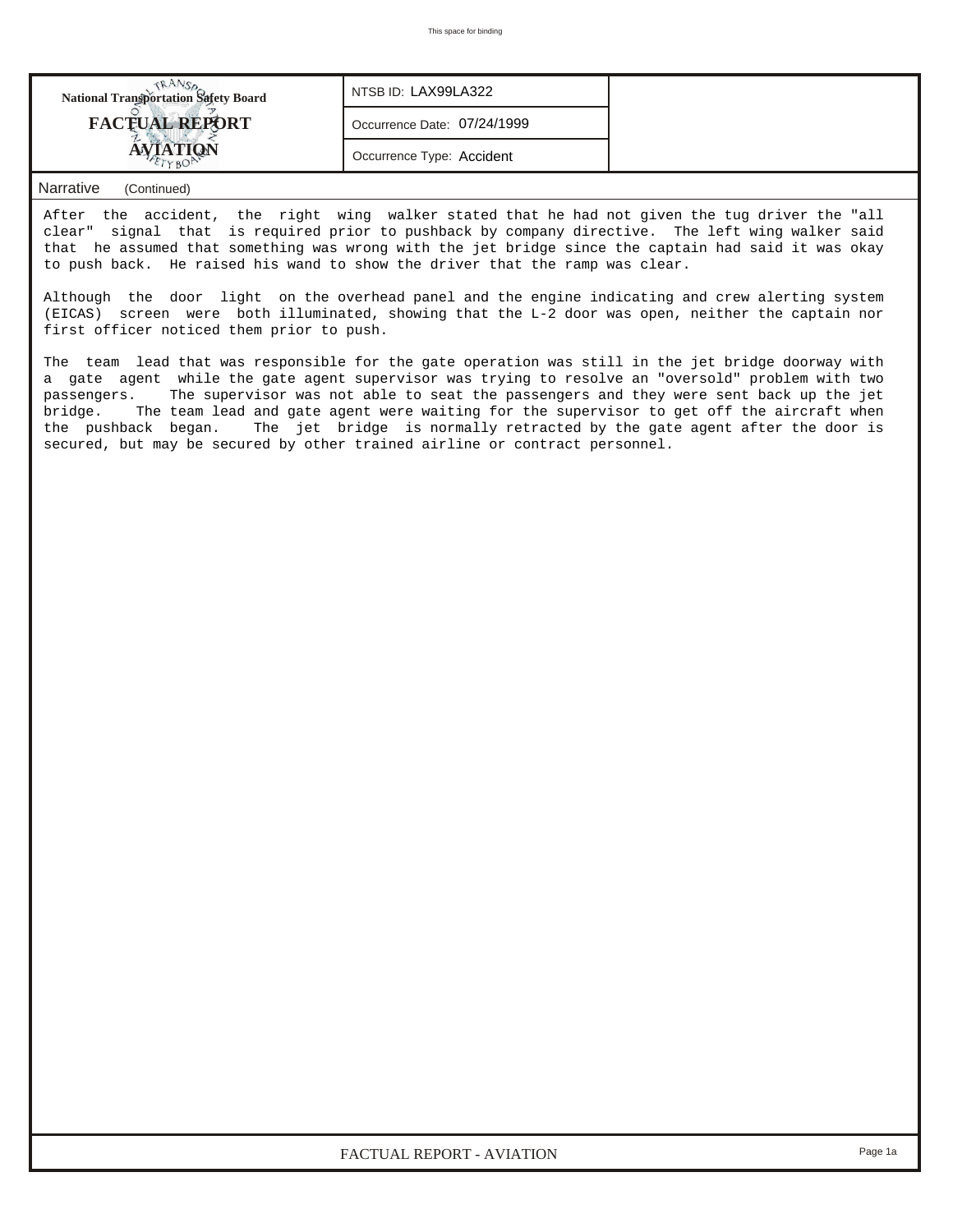| <b>National Transportation Safety Board</b>                                              |                                                                    | NTSB ID: LAX99LA322                                                     |                         |                  |                                    |                                      |                           |                     |                      |             |  |
|------------------------------------------------------------------------------------------|--------------------------------------------------------------------|-------------------------------------------------------------------------|-------------------------|------------------|------------------------------------|--------------------------------------|---------------------------|---------------------|----------------------|-------------|--|
| FACTUAL REPORT                                                                           |                                                                    | Occurrence Date: 07/24/1999                                             |                         |                  |                                    |                                      |                           |                     |                      |             |  |
| <b>AVIATION</b>                                                                          |                                                                    | Occurrence Type: Accident                                               |                         |                  |                                    |                                      |                           |                     |                      |             |  |
| Landing Facility/Approach Information                                                    |                                                                    |                                                                         |                         |                  |                                    |                                      |                           |                     |                      |             |  |
| <b>Airport Name</b>                                                                      |                                                                    | Runway Used<br>Runway Length<br>Airport ID:<br><b>Airport Elevation</b> |                         |                  |                                    |                                      |                           |                     | Runway Width         |             |  |
| SKY HARBOR INTERNATIONAL                                                                 | <b>PHX</b>                                                         |                                                                         | 1135 Ft. MSL            | 0                |                                    |                                      |                           |                     |                      |             |  |
| Runway Surface Type:                                                                     |                                                                    |                                                                         |                         |                  |                                    |                                      |                           |                     |                      |             |  |
| Runway Surface Condition:                                                                |                                                                    |                                                                         |                         |                  |                                    |                                      |                           |                     |                      |             |  |
| Type Instrument Approach: NONE                                                           |                                                                    |                                                                         |                         |                  |                                    |                                      |                           |                     |                      |             |  |
| VFR Approach/Landing: None                                                               |                                                                    |                                                                         |                         |                  |                                    |                                      |                           |                     |                      |             |  |
| Aircraft Information                                                                     |                                                                    |                                                                         |                         |                  |                                    |                                      |                           |                     |                      |             |  |
| Aircraft Manufacturer<br>Boeing                                                          |                                                                    |                                                                         | Model/Series<br>757-2G7 |                  |                                    |                                      |                           | 24523               | <b>Serial Number</b> |             |  |
| Airworthiness Certificate(s): Transport                                                  |                                                                    |                                                                         |                         |                  |                                    |                                      |                           |                     |                      |             |  |
| Landing Gear Type: Retractable - Tricycle                                                |                                                                    |                                                                         |                         |                  |                                    |                                      |                           |                     |                      |             |  |
| Homebuilt Aircraft? No<br>Number of Seats: 196                                           |                                                                    |                                                                         | Certified Max Gross Wt. |                  | Number of Engines: 2<br>240000 LBS |                                      |                           |                     |                      |             |  |
| Engine Type:<br>Turbo Fan                                                                | Engine Manufacturer:<br>Model/Series:<br>RB211-535E<br>Rolls-Royce |                                                                         |                         |                  |                                    |                                      | Rated Power:<br>41679 LBS |                     |                      |             |  |
| - Aircraft Inspection Information                                                        |                                                                    |                                                                         |                         |                  |                                    |                                      |                           |                     |                      |             |  |
| Type of Last Inspection                                                                  |                                                                    |                                                                         | Date of Last Inspection |                  | Time Since Last Inspection         |                                      |                           | Airframe Total Time |                      |             |  |
| <b>Continuous Airworthiness</b>                                                          |                                                                    | 07/1999                                                                 |                         |                  |                                    |                                      | 123 Hours                 |                     |                      | 40681 Hours |  |
| - Emergency Locator Transmitter (ELT) Information                                        |                                                                    |                                                                         |                         |                  |                                    |                                      |                           |                     |                      |             |  |
| <b>ELT</b> Installed?                                                                    | <b>ELT Operated?</b>                                               |                                                                         |                         |                  |                                    | ELT Aided in Locating Accident Site? |                           |                     |                      |             |  |
| Owner/Operator Information                                                               |                                                                    |                                                                         |                         |                  |                                    |                                      |                           |                     |                      |             |  |
| <b>Registered Aircraft Owner</b>                                                         |                                                                    |                                                                         | <b>Street Address</b>   | ATN CORP, TR ADM |                                    |                                      |                           |                     |                      |             |  |
| WILMINGTON TRUST COMPANY                                                                 |                                                                    | City                                                                    |                         |                  |                                    |                                      |                           |                     | <b>State</b>         | Zip Code    |  |
|                                                                                          |                                                                    | DE<br>19890<br><b>WILMINGTON</b><br><b>Street Address</b>               |                         |                  |                                    |                                      |                           |                     |                      |             |  |
| <b>Operator of Aircraft</b>                                                              |                                                                    |                                                                         |                         |                  |                                    | 4000 EAST SKY HARBOR BOULEVARD       |                           |                     |                      |             |  |
| AMERICA WEST AIRLINES, INC.                                                              | City<br><b>PHOENIX</b>                                             |                                                                         |                         |                  |                                    |                                      | State<br>AZ               | Zip Code<br>85034   |                      |             |  |
| Operator Designator Code: AWXA<br>Operator Does Business As: AMERICA WEST AIRLINES, INC. |                                                                    |                                                                         |                         |                  |                                    |                                      |                           |                     |                      |             |  |
| - Type of U.S. Certificate(s) Held:                                                      |                                                                    |                                                                         |                         |                  |                                    |                                      |                           |                     |                      |             |  |
| Air Carrier Operating Certificate(s): Flag Carrier/Domestic                              |                                                                    |                                                                         |                         |                  |                                    |                                      |                           |                     |                      |             |  |
| Operating Certificate:<br>Operator Certificate:                                          |                                                                    |                                                                         |                         |                  |                                    |                                      |                           |                     |                      |             |  |
| Regulation Flight Conducted Under: Part 121: Air Carrier                                 |                                                                    |                                                                         |                         |                  |                                    |                                      |                           |                     |                      |             |  |
| Type of Flight Operation Conducted: Scheduled; Domestic; Passenger Only                  |                                                                    |                                                                         |                         |                  |                                    |                                      |                           |                     |                      |             |  |
| FACTUAL REPORT - AVIATION<br>Page 2                                                      |                                                                    |                                                                         |                         |                  |                                    |                                      |                           |                     |                      |             |  |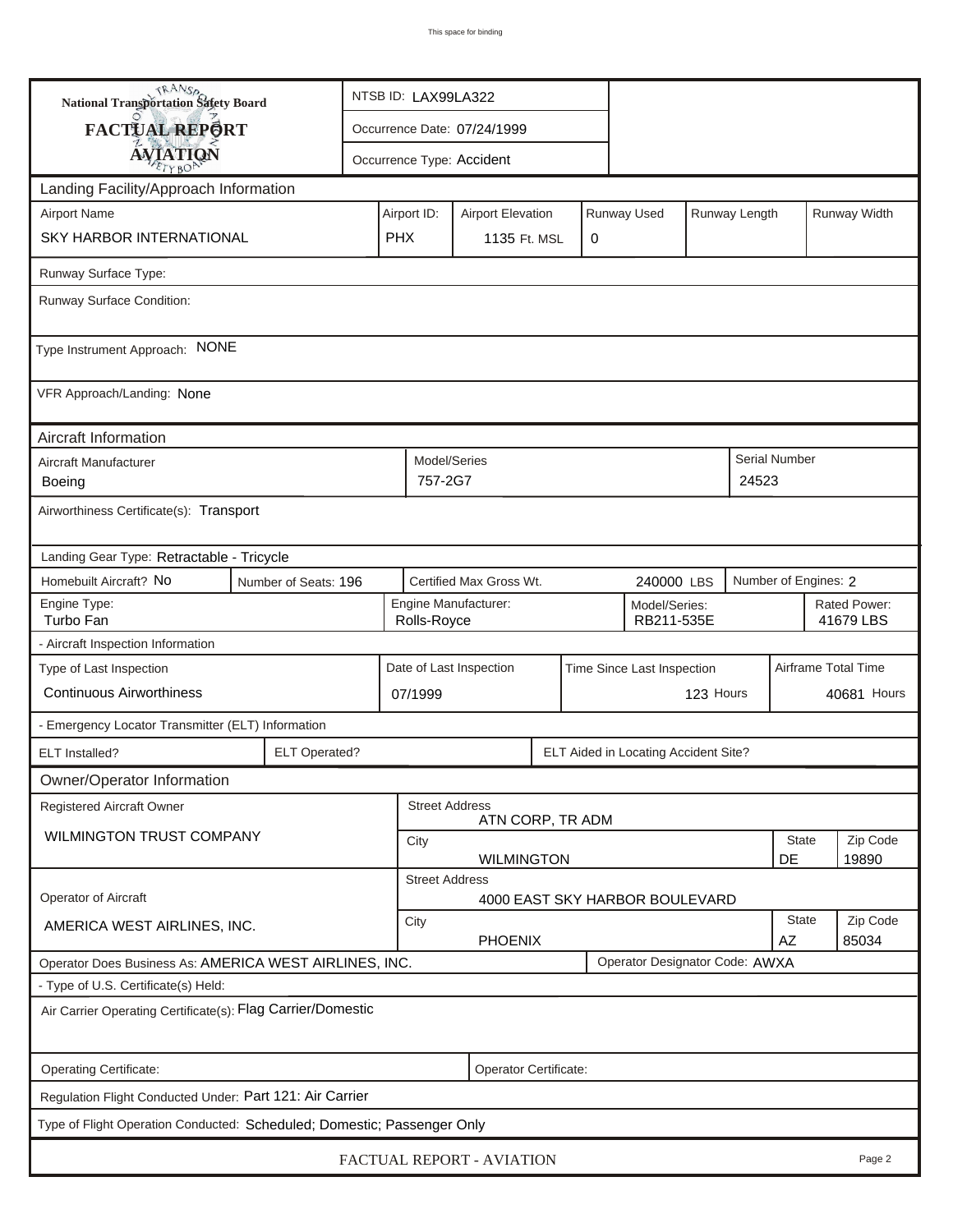|                                                                                                      | <b>National Transportation Safety Board</b>                 |           | NTSB ID: LAX99LA322    |                                                      |                               |       |                                    |                               |                                        |           |                                    |        |                   |                     |
|------------------------------------------------------------------------------------------------------|-------------------------------------------------------------|-----------|------------------------|------------------------------------------------------|-------------------------------|-------|------------------------------------|-------------------------------|----------------------------------------|-----------|------------------------------------|--------|-------------------|---------------------|
|                                                                                                      | FACTUAL REPORT                                              |           |                        |                                                      | Occurrence Date: 07/24/1999   |       |                                    |                               |                                        |           |                                    |        |                   |                     |
|                                                                                                      |                                                             |           |                        |                                                      |                               |       |                                    |                               |                                        |           |                                    |        |                   |                     |
|                                                                                                      | <b>AVIATION</b>                                             |           |                        |                                                      | Occurrence Type: Accident     |       |                                    |                               |                                        |           |                                    |        |                   |                     |
|                                                                                                      | <b>First Pilot Information</b>                              |           |                        |                                                      |                               |       |                                    |                               |                                        |           |                                    |        |                   | Age                 |
| City<br>Name                                                                                         |                                                             |           |                        |                                                      |                               |       |                                    | <b>State</b><br>Date of Birth |                                        |           |                                    |        |                   |                     |
| On File                                                                                              |                                                             |           |                        |                                                      | On File<br>On File<br>On File |       |                                    |                               |                                        |           |                                    |        |                   | 52                  |
| Principal Profession: Civilian Pilot<br>Sex: M<br>Seat Occupied: Left<br>Certificate Number: On File |                                                             |           |                        |                                                      |                               |       |                                    |                               |                                        |           |                                    |        |                   |                     |
| Airline Transport; Commercial<br>Certificate(s):                                                     |                                                             |           |                        |                                                      |                               |       |                                    |                               |                                        |           |                                    |        |                   |                     |
| Airplane Rating(s):<br>Multi-engine Land; Single-engine Land                                         |                                                             |           |                        |                                                      |                               |       |                                    |                               |                                        |           |                                    |        |                   |                     |
|                                                                                                      | Rotorcraft/Glider/LTA: None                                 |           |                        |                                                      |                               |       |                                    |                               |                                        |           |                                    |        |                   |                     |
|                                                                                                      |                                                             |           |                        |                                                      |                               |       |                                    |                               |                                        |           |                                    |        |                   |                     |
| Instrument Rating(s):<br>Airplane<br>None<br>Instructor Rating(s):                                   |                                                             |           |                        |                                                      |                               |       |                                    |                               |                                        |           |                                    |        |                   |                     |
|                                                                                                      | Type Rating/Endorsement for Accident/Incident Aircraft? Yes |           |                        |                                                      |                               |       |                                    |                               | <b>Current Biennial Flight Review?</b> |           |                                    |        |                   |                     |
|                                                                                                      | Medical Cert.: Class 1                                      |           |                        | Medical Cert. Status: Valid Medical--w/ waivers/lim. |                               |       |                                    |                               |                                        |           | Date of Last Medical Exam: 06/1999 |        |                   |                     |
|                                                                                                      |                                                             |           |                        |                                                      |                               |       |                                    |                               |                                        |           |                                    |        |                   |                     |
| - Flight Time Matrix                                                                                 |                                                             | All A/C   | This Make<br>and Model | Airplane<br>Single Engine                            | Airplane<br>Mult-Engine       | Night |                                    | Instrument<br>Actual          |                                        | Simulated | Rotorcraft                         | Glider |                   | Lighter<br>Than Air |
| <b>Total Time</b>                                                                                    |                                                             | 15000     | 5500                   |                                                      |                               |       |                                    |                               |                                        |           |                                    |        |                   |                     |
|                                                                                                      | Pilot In Command(PIC)                                       |           |                        |                                                      |                               |       |                                    |                               |                                        |           |                                    |        |                   |                     |
| Instructor                                                                                           |                                                             |           |                        |                                                      |                               |       |                                    |                               |                                        |           |                                    |        |                   |                     |
| Last 90 Days                                                                                         |                                                             | 179<br>50 | 179<br>50              |                                                      |                               |       |                                    |                               |                                        |           |                                    |        |                   |                     |
| Last 30 Days<br>Last 24 Hours                                                                        |                                                             |           |                        |                                                      |                               |       |                                    |                               |                                        |           |                                    |        |                   |                     |
|                                                                                                      | Seatbelt Used? Yes                                          |           |                        | Shoulder Harness Used? No                            |                               |       |                                    |                               | <b>Toxicology Performed?</b>           |           |                                    |        | Second Pilot? Yes |                     |
|                                                                                                      |                                                             |           |                        |                                                      |                               |       |                                    |                               |                                        |           |                                    |        |                   |                     |
|                                                                                                      | Flight Plan/Itinerary                                       |           |                        |                                                      |                               |       |                                    |                               |                                        |           |                                    |        |                   |                     |
|                                                                                                      | Type of Flight Plan Filed: IFR                              |           |                        |                                                      |                               |       |                                    |                               |                                        |           |                                    |        |                   |                     |
| Departure Point                                                                                      |                                                             |           |                        |                                                      |                               |       | <b>State</b>                       |                               |                                        |           |                                    |        |                   | Time Zone           |
|                                                                                                      | Same as Accident/Incident Location                          |           |                        |                                                      |                               |       |                                    |                               | Airport Identifier<br><b>PHX</b>       |           | Departure Time<br>0805             |        |                   | <b>MST</b>          |
|                                                                                                      |                                                             |           |                        |                                                      |                               |       |                                    |                               |                                        |           |                                    |        |                   |                     |
| Destination                                                                                          |                                                             |           |                        |                                                      |                               |       | <b>State</b><br>Airport Identifier |                               |                                        |           |                                    |        |                   |                     |
| CA<br>SAN<br><b>SAN DIEGO</b>                                                                        |                                                             |           |                        |                                                      |                               |       |                                    |                               |                                        |           |                                    |        |                   |                     |
| Type of Clearance: IFR                                                                               |                                                             |           |                        |                                                      |                               |       |                                    |                               |                                        |           |                                    |        |                   |                     |
| Class D<br>Type of Airspace:                                                                         |                                                             |           |                        |                                                      |                               |       |                                    |                               |                                        |           |                                    |        |                   |                     |
|                                                                                                      | Weather Information                                         |           |                        |                                                      |                               |       |                                    |                               |                                        |           |                                    |        |                   |                     |
| Source of Briefing:<br>Company                                                                       |                                                             |           |                        |                                                      |                               |       |                                    |                               |                                        |           |                                    |        |                   |                     |
| Method of Briefing:                                                                                  |                                                             |           |                        |                                                      |                               |       |                                    |                               |                                        |           |                                    |        |                   |                     |
|                                                                                                      |                                                             |           |                        |                                                      |                               |       |                                    |                               |                                        |           |                                    |        |                   |                     |
|                                                                                                      |                                                             |           |                        | FACTUAL REPORT - AVIATION                            |                               |       |                                    |                               |                                        |           |                                    |        |                   | Page 3              |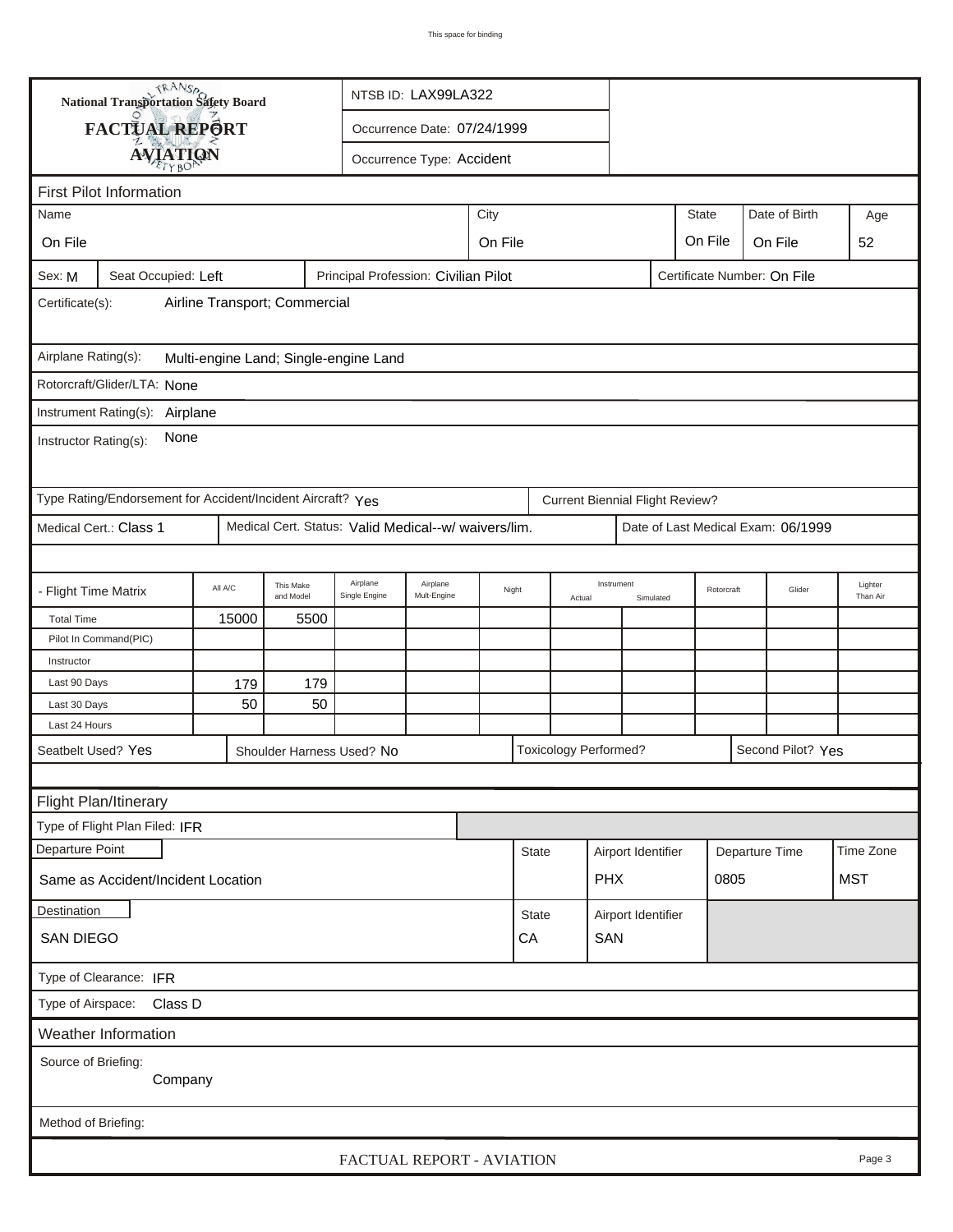| <b>National Transportation Safety Board</b> |                                           |                                              |         |                             | NTSB ID: LAX99LA322 |                                                       |    |                                  |                         |  |  |        |
|---------------------------------------------|-------------------------------------------|----------------------------------------------|---------|-----------------------------|---------------------|-------------------------------------------------------|----|----------------------------------|-------------------------|--|--|--------|
| FACTUAL REPORT                              |                                           |                                              |         | Occurrence Date: 07/24/1999 |                     |                                                       |    |                                  |                         |  |  |        |
|                                             |                                           | <b>AVIATION</b><br>Occurrence Type: Accident |         |                             |                     |                                                       |    |                                  |                         |  |  |        |
|                                             | Weather Information                       |                                              |         |                             |                     |                                                       |    |                                  |                         |  |  |        |
| WOF ID                                      | <b>Observation Time</b>                   | Time Zone                                    |         | <b>WOF Elevation</b>        |                     | WOF Distance From Accident Site                       |    | Direction From Accident Site     |                         |  |  |        |
| <b>PHX</b>                                  | 0756                                      | <b>MST</b>                                   |         | 1135 Ft. MSL                |                     |                                                       |    | 0 Deg. Mag.<br>0 NM              |                         |  |  |        |
|                                             | Sky/Lowest Cloud Condition: Unknown       |                                              |         |                             |                     | 0 Ft. AGL                                             |    |                                  | Condition of Light: Day |  |  |        |
|                                             | Lowest Ceiling: Broken                    |                                              |         | 12000 Ft. AGL               | Visibility:         |                                                       | 10 | <b>SM</b><br>29.00<br>Altimeter: |                         |  |  | "Hg    |
| Temperature:                                | 28 $^{\circ} \text{C}$                    | Dew Point:                                   |         | 22 °C                       | Wind Direction: 100 |                                                       |    | Density Altitude:<br>Ft.         |                         |  |  |        |
| Wind Speed: 5                               |                                           | Gusts:                                       |         |                             |                     | Weather Condtions at Accident Site: Visual Conditions |    |                                  |                         |  |  |        |
| Visibility (RVR):                           | 0<br>Ft.                                  | Visibility (RVV)                             |         | $\mathbf 0$<br><b>SM</b>    |                     | Intensity of Precipitation: Unknown                   |    |                                  |                         |  |  |        |
|                                             | Restrictions to Visibility: None          |                                              |         |                             |                     |                                                       |    |                                  |                         |  |  |        |
|                                             |                                           |                                              |         |                             |                     |                                                       |    |                                  |                         |  |  |        |
| Type of Precipitation:                      | None                                      |                                              |         |                             |                     |                                                       |    |                                  |                         |  |  |        |
|                                             |                                           |                                              |         |                             |                     |                                                       |    |                                  |                         |  |  |        |
|                                             | <b>Accident Information</b>               |                                              |         |                             |                     |                                                       |    |                                  |                         |  |  |        |
|                                             | Aircraft Damage: Substantial              |                                              |         | Aircraft Fire: None         |                     |                                                       |    | Aircraft Explosion None          |                         |  |  |        |
|                                             | Classification: U.S. Registered/U.S. Soil |                                              |         |                             |                     |                                                       |    |                                  |                         |  |  |        |
|                                             | - Injury Summary Matrix                   | Fatal                                        | Serious | Minor                       | None                | <b>TOTAL</b>                                          |    |                                  |                         |  |  |        |
| <b>First Pilot</b>                          |                                           |                                              |         |                             | 1                   |                                                       |    |                                  |                         |  |  |        |
| Second Pilot                                |                                           |                                              |         |                             | $\mathbf{1}$        |                                                       |    |                                  |                         |  |  |        |
| <b>Student Pilot</b>                        |                                           |                                              |         |                             |                     |                                                       |    |                                  |                         |  |  |        |
|                                             | Flight Instructor                         |                                              |         |                             |                     |                                                       |    |                                  |                         |  |  |        |
| Check Pilot                                 |                                           |                                              |         |                             |                     |                                                       |    |                                  |                         |  |  |        |
|                                             | <b>Flight Engineer</b>                    |                                              |         |                             |                     |                                                       |    |                                  |                         |  |  |        |
|                                             | Cabin Attendants                          |                                              |         |                             | 4                   | 4                                                     |    |                                  |                         |  |  |        |
| Other Crew                                  |                                           |                                              |         |                             |                     |                                                       |    |                                  |                         |  |  |        |
| Passengers                                  |                                           |                                              |         |                             | 190                 | 190                                                   |    |                                  |                         |  |  |        |
| - TOTAL ABOARD -                            |                                           |                                              |         |                             | 196                 | 196                                                   |    |                                  |                         |  |  |        |
| Other Ground                                |                                           | 0                                            | 0       | 0                           |                     | 0                                                     |    |                                  |                         |  |  |        |
|                                             | - GRAND TOTAL -                           | 0                                            | 0       | 0                           | 196                 | 196                                                   |    |                                  |                         |  |  |        |
|                                             |                                           |                                              |         |                             |                     |                                                       |    |                                  |                         |  |  |        |
|                                             |                                           |                                              |         | FACTUAL REPORT - AVIATION   |                     |                                                       |    |                                  |                         |  |  | Page 4 |